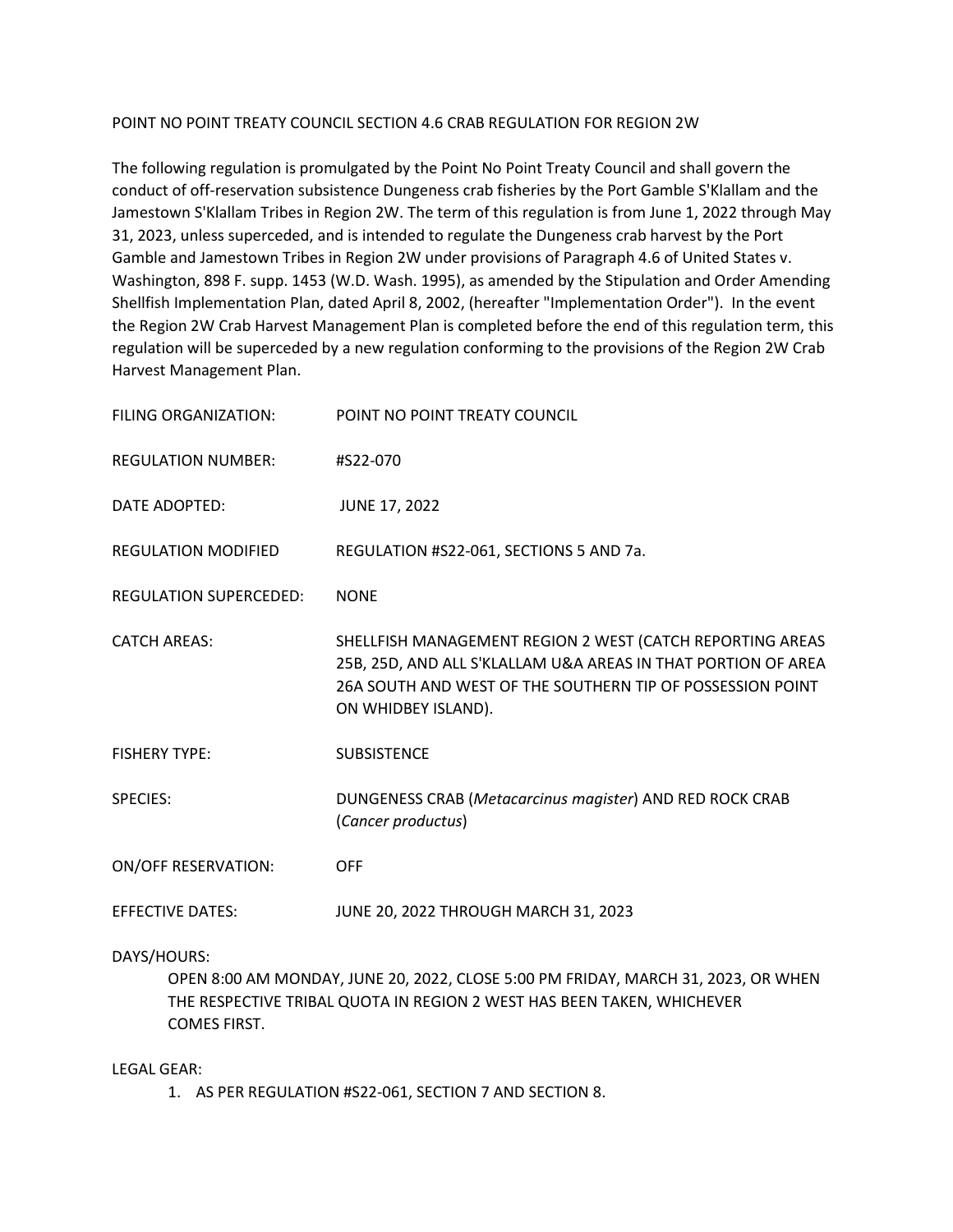- 2. SUBSISTENCE POT LIMIT FOR REGION 2 WEST IS 5 POTS/RING NETS PER FISHER/DAY.
- 3. A BUOY MAY BE ANY COLOR EXCEPT FOR A COMBINATION OR RED AND WHITE. IF ANY PORTION OF A BUOY IS RED, NO REMAINING PORTION MAY BE WHITE. IF ANY PORTION OF A BUOY IS WHITE, NO REMAINING PORTION MAY BE RED.

HARVEST RESTRICTIONS:

- 1. THE MINIMUM SIZE FOR HARVEST IS 6 1/4 INCHES FOR DUNGENESS CRAB AND 5 INCHES FOR RED ROCK CRAB. MINIMUM SIZE IS MEASURED AS CALIPER LENGTH ACROSS THE BACK OF THE CRAB, IMMEDIATELY IN FRONT OF THE TIPS.
- 2. ONLY MALE CRAB MAY BE TAKEN.
- 3. RECENTLY MOLTED, SOFT-SHELLED CRAB MAY NOT BE TAKEN. ALL CRAB TAKEN MUST BE CHECKED FOR SHELL HARDNESS.
- 4. IT IS UNLAWFUL FOR FISHERS TO RETAIN AND POSSESS ANY FEMALE, UNDERSIZED AND SOFT-SHELLED CRABS. ALL FEMALE, UNDERSIZED AND SOFT-SHELLED DUNGENESS CRABS MUST BE RETURNED TO THE WATER UNHARMED.
- 5. THE DAILY SUBSISTENCE HARVEST LIMIT IS 10 CRABS PER FISHER.

# CLOSED AREAS:

AS PER REGULATION #S22-061, SECTION 6.

## OTHER RESTRICTIONS:

- 1. FISHERS MUST BE 10 YEARS OF AGE OR OLDER TO SUBSISTENCE FISH FOR CRAB.
- 2. FISHERS WHO ARE PARTICIPATING IN COMMERCIAL OPENINGS IN REGIONS 2W, 3 OR 5 ARE NOT PERMITTED TO FISH FOR SUBSISTENCE CRAB IN REGION 2W WHILE THE COMMERCIAL OPENINGS ARE ONGOING.
- 3. POTS MAY ONLY BE FISHED FROM 30 MINUTES BEFORE SUNRISE TO 30 MINUTES AFTER SUNSET ON EACH OPEN DAY.
- 4. BUOY TAGS ARE REQUIRED ON ALL CRAB POTS AND RING NETS USED FOR SUBSISTENCE FISHING, WHETHER GEAR IS ATTENDED OR NOT. TAGS ARE AVAILABLE FROM THE TRIBAL FISHERIES OFFICES.
- 5. IT IS UNLAWFUL TO REMOVE FROM THE WATER OR TAMPER WITH ANOTHER FISHER'S CRAB GEAR. ANY CRAB GEAR FOUND WITHOUT LEGIBLE IDENTIFICATION MARKINGS MUST BE TURNED IN TO THE TRIBAL FISHERIES OFFICE. FISHERS WISHING TO TEND THE GEAR OF ANOTHER FISHER ON A TEMPORARY BASIS MUST OBTAIN A GEAR-TENDING PERMIT SPECIFIC TO THAT FISHER, FROM THEIR TRIBAL FISHERIES OFFICE. TRIBAL FISHERIES STAFF MAY DECLINE REQUESTS FOR PERMITS. PERMITS WILL BE VALID FOR A LIMITED PERIOD OF TIME. ADDITIONAL INFORMATION IS AVAIALBLE FROM THE RESPECTIVE TRIBAL FISHERIES STAFF.
- 6. FISHERS MUST ADHERE TO ANY TRIBAL SOCIAL DISTANCING PROTOCOLS WHILE AT THE BOAT LAUNCH AND ON THE WATER.

LOST GEAR REPORTING:

1. ALL FISHERS MUST REPORT LOST GEAR TO ENFORCEMENT IMMEDIATELY FOLLOWING THE FISHERY.